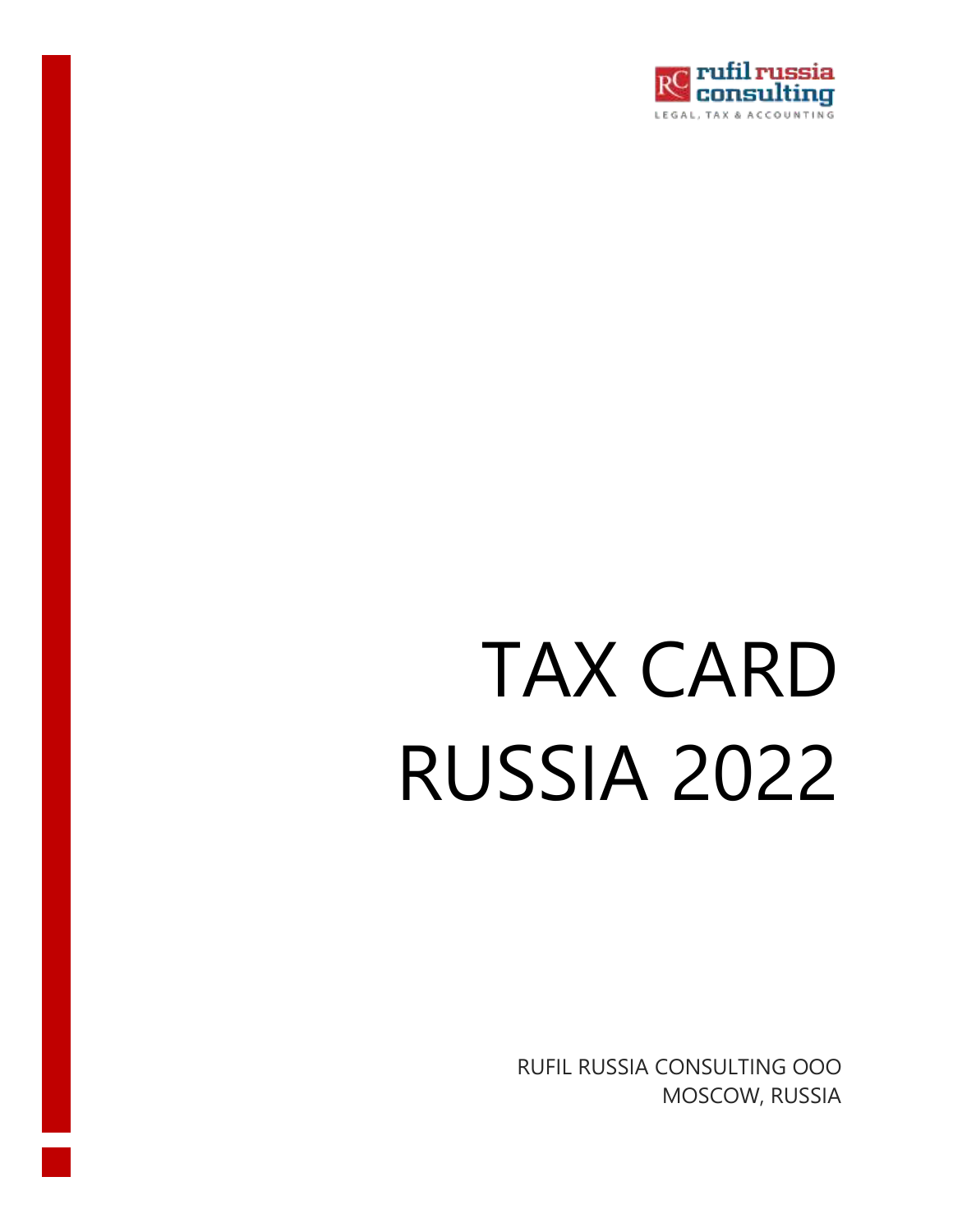

#### **OVERVIEW**

The Russian tax system is based on the first and second part of the Russian Tax Code. Here, the taxation principles, procedures, and types of tax are standardized for the Russian Federation as a whole.

The Russian tax system has three levels: the first federal level, second federal level, and regional level. On the first federal level, a consistent tax rate is applied to the whole of Russia. One such instance is VAT. Second-level federal tax rates are also determined centrally by the federal fiscal code, but local municipalities are entitled to reduce this by a local part. An example is corporate income tax.

Regional or local-level taxes include wealth and property tax.

#### **OVERVIEW OF THE MOST IMPORTANT TAX RATES IN RUSSIA:**

| $\triangleright$ Corporate income tax: | 20%                                   |
|----------------------------------------|---------------------------------------|
| Value-added tax (VAT):<br>➤            | 20% (reduced rate 10%)                |
| Personal income tax:                   | 13% (30% for non-residents)           |
| Wealth tax:                            | up to 2.2%                            |
| Dividend tax (withholding tax):<br>➤   | 9% (15% for non-residents)            |
|                                        | double<br>(with<br>tax<br>agreements, |
|                                        | potentially 5%)                       |

#### **CORPORATE INCOME TAX** | **20%**

Russian corporate income tax is a federal tax, payable by all domestic and foreign enterprises at a rate of 20%.

2% go into the federal budget, 18% into the relevant regional budget. Local authorities can reduce the tax rate from 18% down to 13.5% of the upper limit of assessment.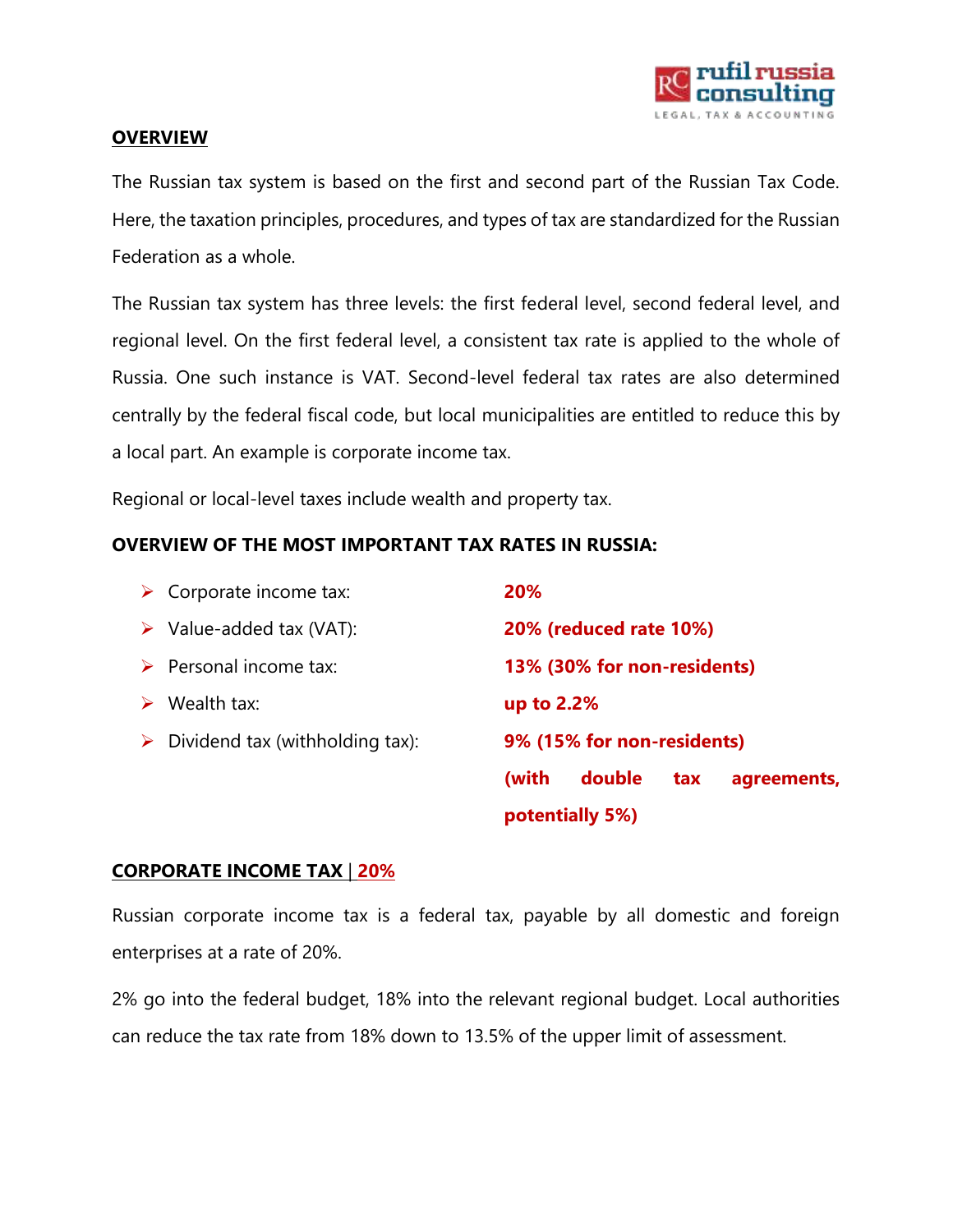

In special economic zones intended to develop selected industries, the regional portion of the corporate income tax rate applied to eligible companies may not exceed 13.5 %.

The taxable profit equals total revenue minus deductible expenses. Expenses are deductible if they are economically justified, duly documented, and facilitate the generation of future income.

Essentially, the following expenses are recognized as deductible:

- $\triangleright$  Provisions for general maintenance costs
- $\triangleright$  Provisions for unclaimed holiday entitlements
- $\triangleright$  Reserve for warranties
- ➢ Provisions for bad debts, dependent on maturity (100% if over 90 days, 45 percent for more than 45 days and 0 percent for up to 45 days)
- $\triangleright$  Tax accrual
- ➢ R&D spend

The following expenses are partially taxable:

- ➢ Employer contributions to corporate life insurance or pension schemes (up to 12% of the total salary)
- ➢ Contributions to employee health insurance, paid by the employer (up to 6% of the total salary costs)
- $\triangleright$  Various marketing and promotional expenses
- $\triangleright$  Entertainment expenses (up to 4% of the total salary)

Losses in a given financial year offset profits in the current year. Tax loss carry forwards are possible for a ten-year period; they reduce taxable income in high-earning years by fully incorporating the earlier loss.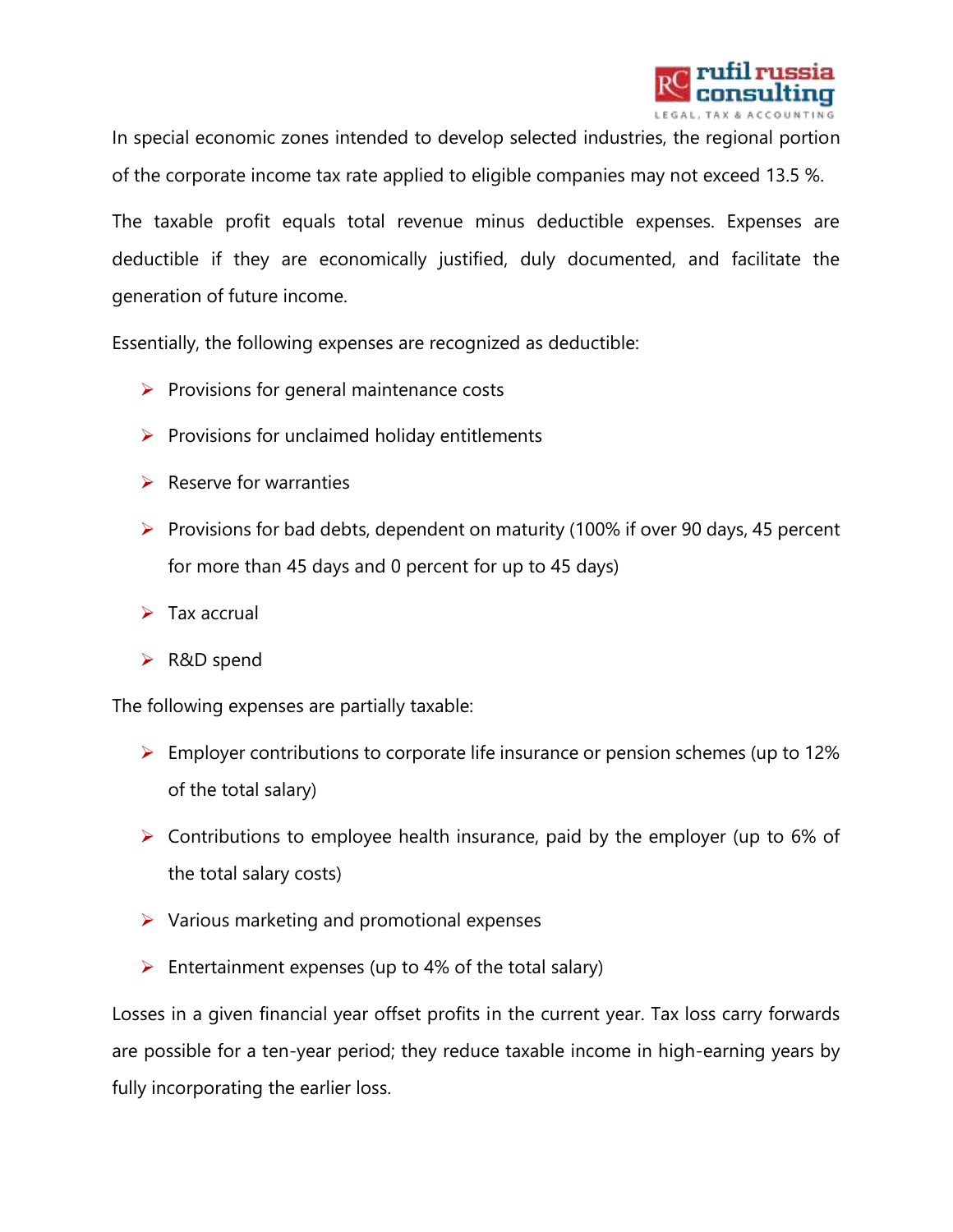

It must be noted that tax accounting can differ from financial accounting. The following examples demonstrate this:

- ➢ Interest on payables, import duties paid, and transport costs are included in current-period expenses under fiscal law, but in the purchase price under commercial law.
- ➢ Under Russian tax law, most types of fixed assets can be written down by 10% or 30% upon purchase. Writedowns occur monthly and begin in the first month of operation.
- $\triangleright$  Travelling expenses are only eligible in part. For instance, in contrast to financial accounting rules, daily spend exceeding legal or employer limits is excluded for tax purposes. Within Russia, the law accepts subsistence costs of up to 700 roubles (c. €10). Travelling and hotel costs are approved based on receipts. Travel by taxi or local public transport within the city in which the company is based, is not taxdeductible.

Further examples of expenses that do not reduce taxable income (or claims that are difficult to assert) are:

- $\triangleright$  Rental cars expenses
- $\triangleright$  Private-vehicle parking expenses
- ➢ Private-vehicle fuel expenses
- ➢ Expenses for food, business lunches, cafés, restaurants
- $\triangleright$  Gifts to customers
- $\triangleright$  Corporate social events
- $\triangleright$  School and university fees
- $\triangleright$  Gym memberships and other social benefits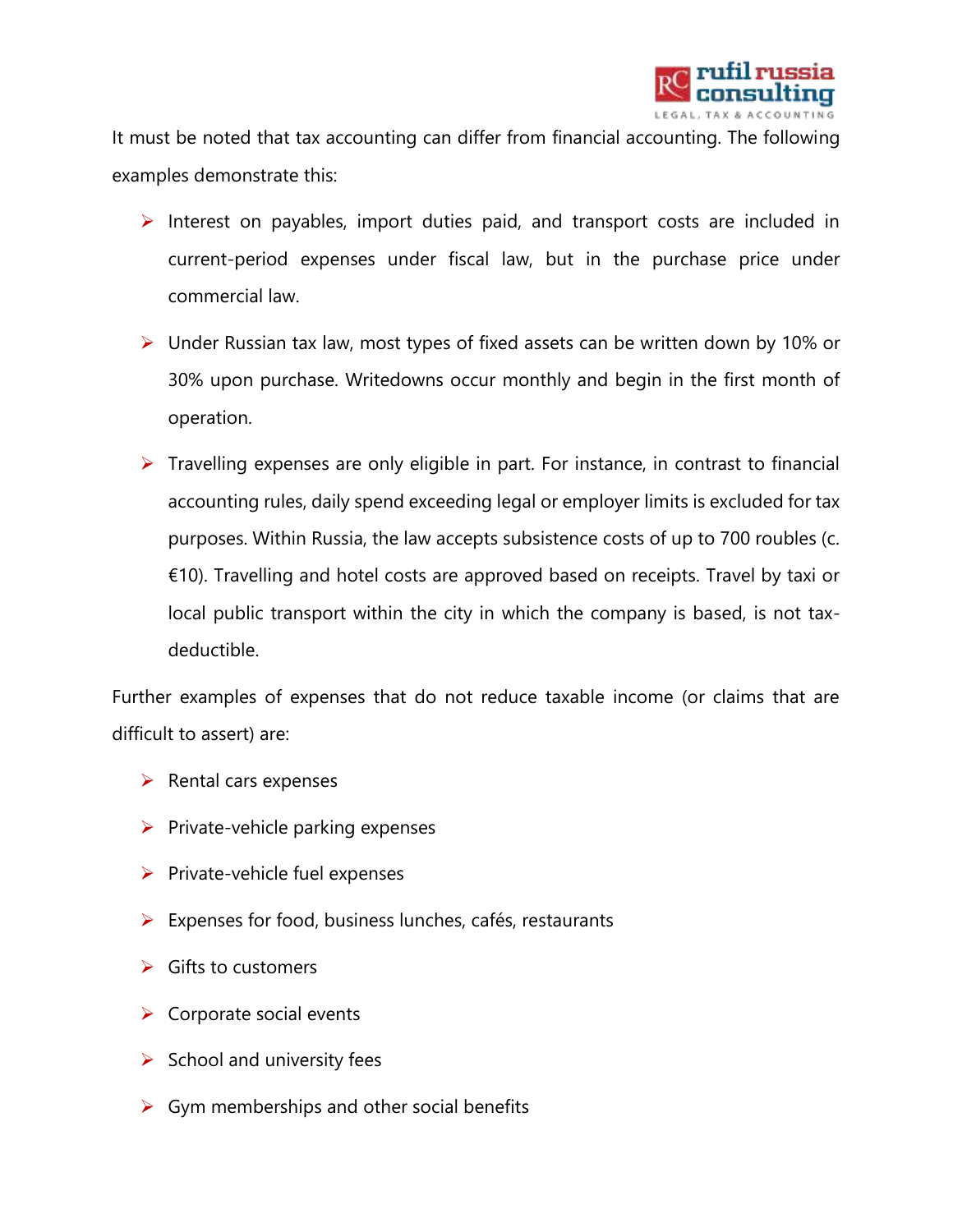

➢ Housing

 $\triangleright$  Other, comparable non-cash benefits that can be construed as constituting part of employee income

The items listed above are not only subject to personal income tax and social contributions, but also fail to reduce taxable income. In other words, in addition to the c. 43% of incidental wage costs, 20% corporate tax is due. Thus, the tax burden on the listed expenses rises to over 60percent (!). Considering that no VAT returns are possible, we eventually get to 80%.

We recommend that international companies secure the services of a professional tax consultant.

Businesses must transfer funds to the fiscal authorities by the 28<sup>th</sup> calendar day of each month to go towards their quarterly tax liabilities. The quarterly tax return must be submitted by the 28<sup>th</sup>day after the end of the quarter, the annual tax return by the 28<sup>th</sup> of March of the following year. If quarterly turnover does not exceed 10 million roubles (about €145,000), it is sufficient to pay income tax each quarter.

Representative offices and branches of foreign companies are only required to engage in tax accounting and are exempt from financial accounting requirements.

#### **VALUE ADDED TAX**| **20%**

In Russia, all revenue generated through the purchase or import of goods or services is subject to VAT. The destination principle applies; generally, the taxation principles used correspond to those of the EU. The current basic tax rate is 20%, the reduced tax rate for specific goods, for example staple foods, is 10%. For exported goods international transportation and freight-forwarding services no VAT must be paid. Value-added tax has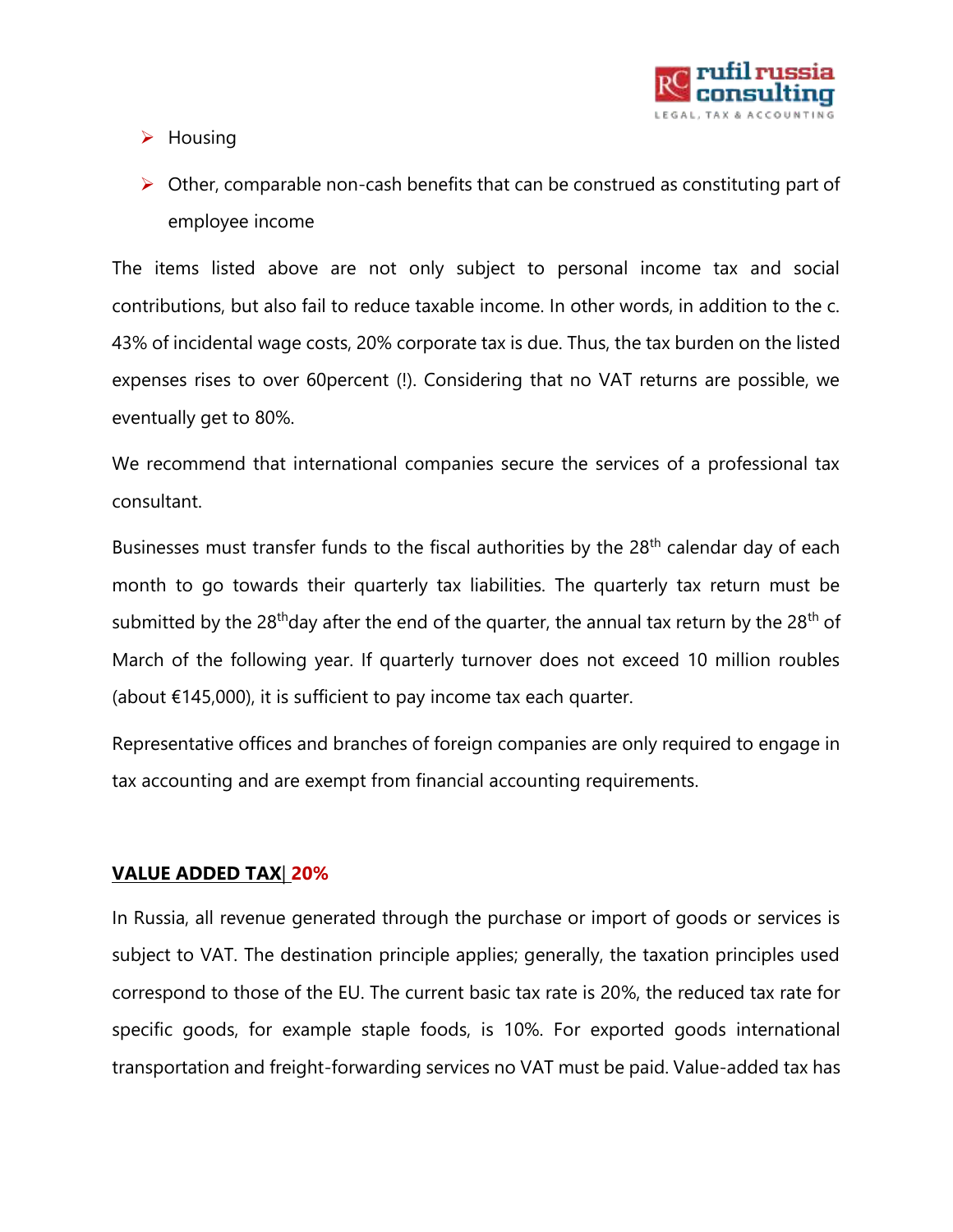

been calculated quarterly and paid monthly (one third of the quarterly amount) since 1<sup>st</sup> of January 2008. VAT must be paid before the 25<sup>th</sup>of each month.

Below are some peculiarities of Russian VAT:

- $\triangleright$  VAT can only be claimed as an input tax if the faktura invoice (see the chapter "Russian accounting documents") is presented to the fiscal authorities.
- $\triangleright$  Import tax can also be subtracted as input VAT, but only if the goods were received after clearing customs.
- ➢ Equally, VAT can be deducted as prepaid tax from purchased fixed assets or assets under construction. However, this is only possible once the asset has been commissioned.

### **CORPORATE WEALTH TAX** | **UP TO 2,2%**

Corporate wealth tax is a regional tax payable by all Russian and foreign businesses that own assets in Russia. The tax rate depends on the type of business activity and does not exceed 2.2 % The net fixed assets are only taxed if they are being used. There is no offsetting of assets against liabilities, as it is common in other countries. Only depreciation is deduced from gross values. The tax return must be submitted quarterly to the tax authorities by the 30<sup>th</sup> of the following month and the tax must be paid five days after it is submitted. Where end-of-year accounts must be submitted, this period is ten days.

#### **PERSONAL WEALTH TAX** | **FROM 0,1% TO 2,0%**

Personal wealth tax is a regional tax. Accordingly, the tax rate varies; it also depends on the location and intended use.

Consider the table below as a simplified example: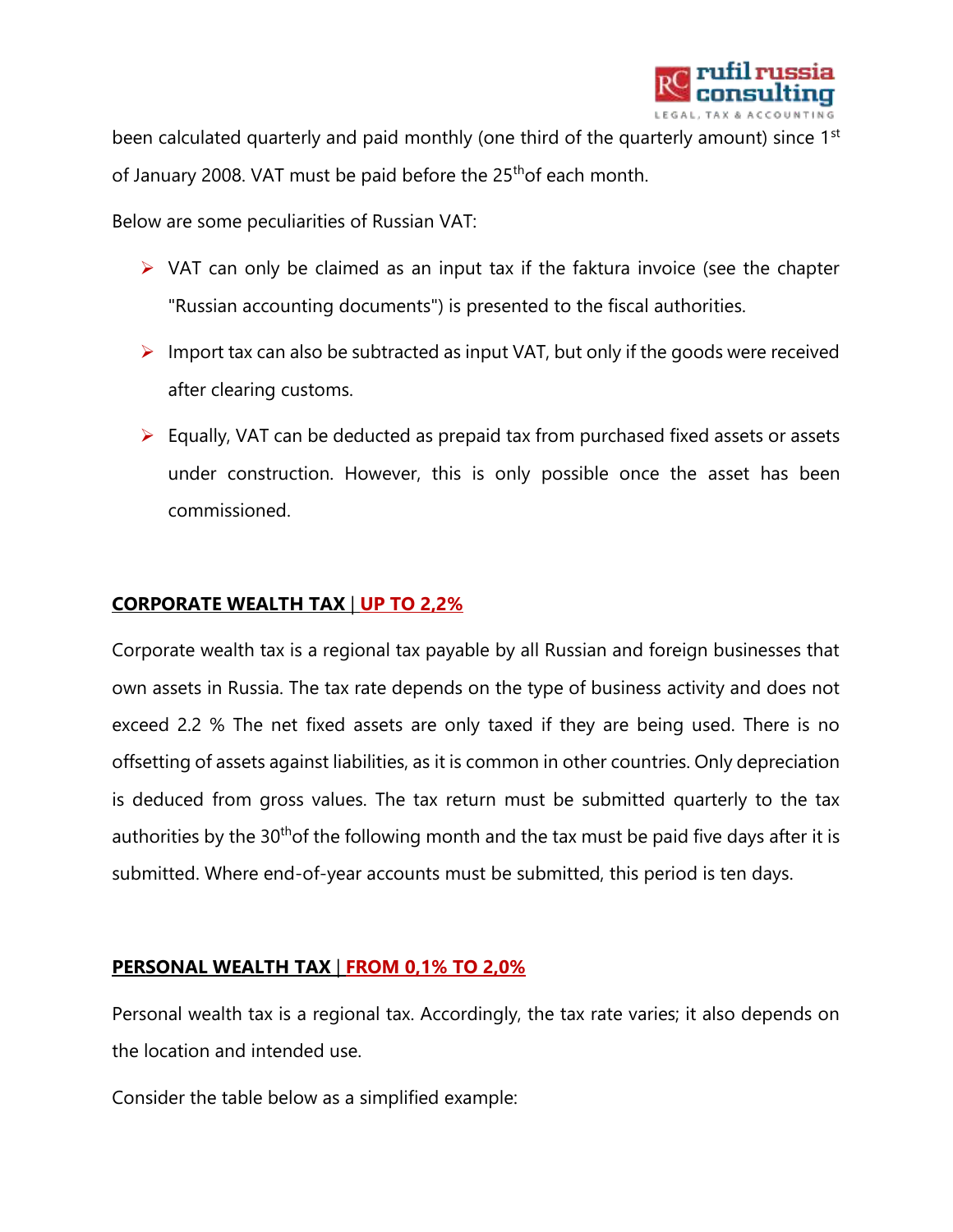

| <b>Cadastral value</b>              | <b>Personal wealth tax rate</b> |
|-------------------------------------|---------------------------------|
| $\blacksquare$ Up to 300,000 rubles | Up to and including 0.1%        |
| 300,000 to 500,000 rubles           | $\blacksquare$ 0.1 to 0.3%      |
| Over 500,000 rubles                 | ■ 0.3 to 2.0%                   |

Properties with a value up to 300,000 rubles are taxed at a rate up to and including 0.1 %. For values between 300,000 and 500,000 rubles, the tax rate varies between 0.1% and 0.3%. Estates with a cadastral value over 500,000 rubles are taxed at a rate between 0.3% and 2.0 %.

## **PERSONAL INCOME TAX** | **13% AND 30%**

All-natural persons that generate income in the Russian Federation are subject to personal income tax. A distinction is made between residents and non-residents. Natural persons that demonstrably spend at least 183 days per year inside the country qualify as tax residents. The basic personal income tax rate is 13%; however, non-residents are taxed at 30%

Companies must calculate income tax for their employees and transfer it to the tax office on payday. Relevant information must be communicated to the authorities on a regular basis, and a standard form cataloguing all taxes deducted for all employees must be submitted annually.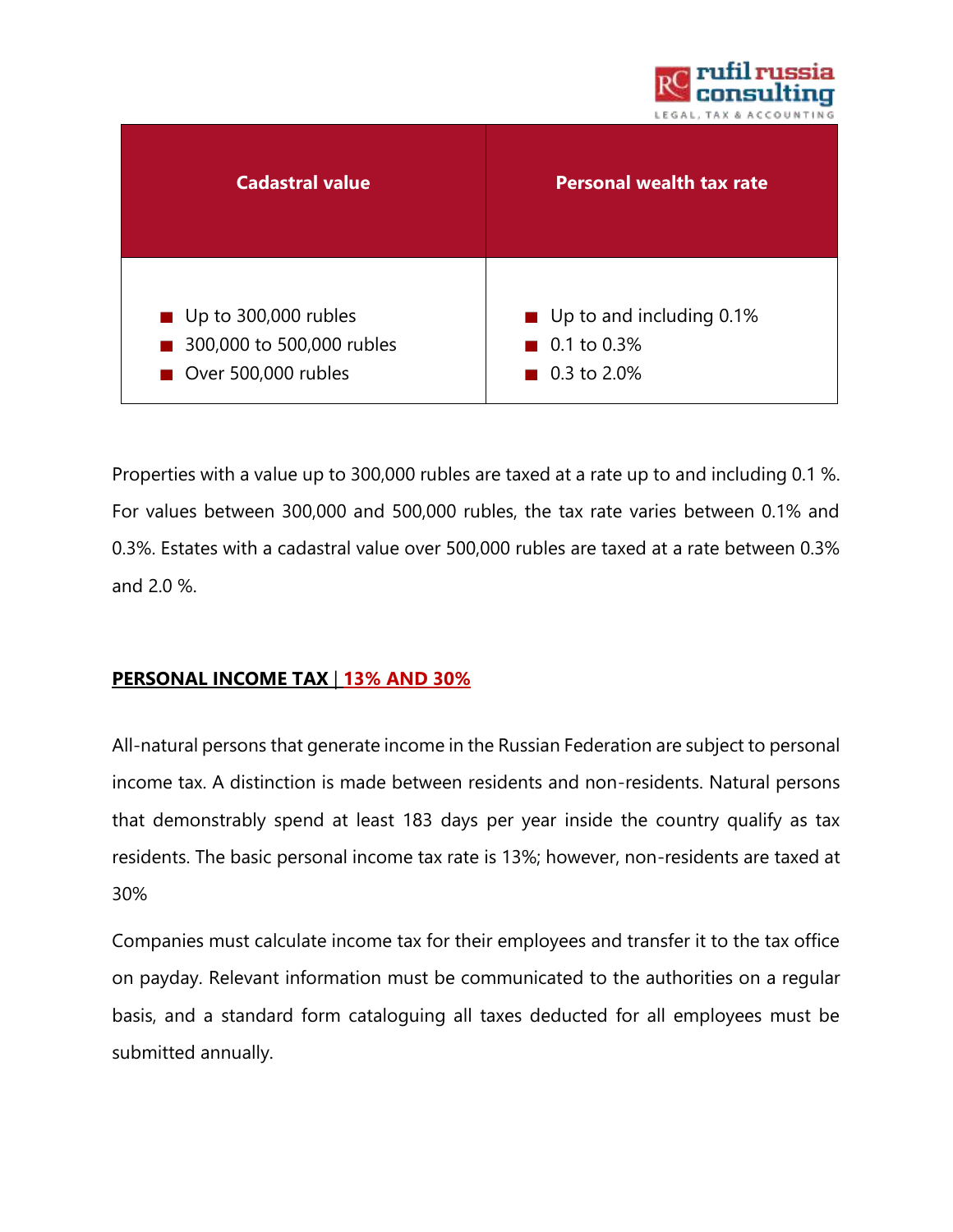

Individuals who derive their income from abroad or work independently are themselves responsible for the calculation and payment of personal income tax.

# OUR EXPERTS

## **Your point of contacts in Russia:**



**Philipp Rowe** Founder Managing Director



**Arsen Azatkhanyan**

Jurist



**Larisa Galetskaya**

Financial Controller Head of Department

You can contact us via phone, email or directly at our office in Moscow:

**Telephone:** +7 495 221 26 65

**E-mail:** [info@rufil-consulting.com](mailto:info@rufil-consulting.com)

**Web:** [www.rufil-consulting.com](http://www.rufil-consulting.com/)

**Adress:** Marksistskaya Street 16, 7th floor, office 2 109147 Moscow, Russia International Business Center: Mosalarko Plaza